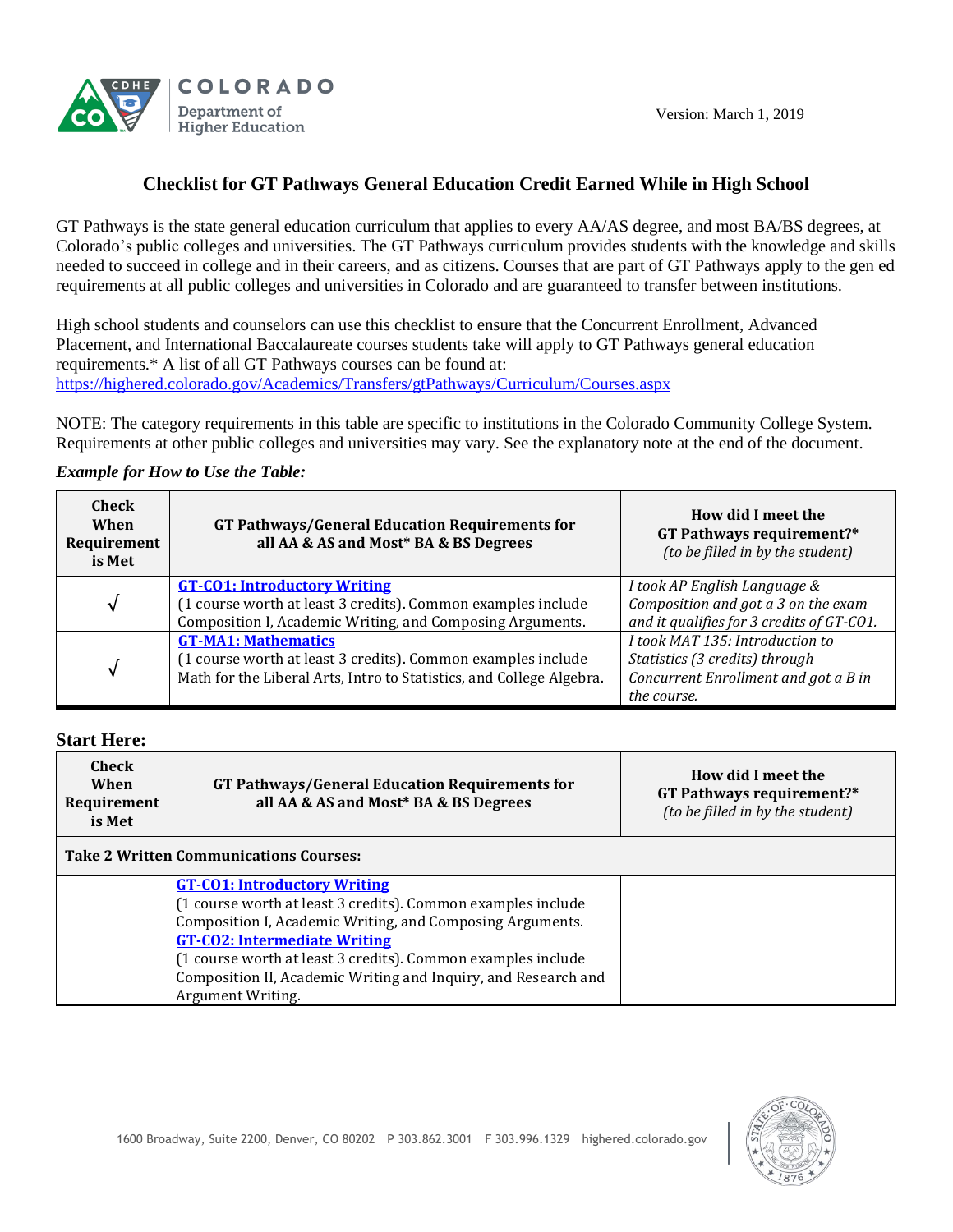| <b>Take 1 Mathematics Course:</b>                                                                                                                                            |                                                                                                                                                                    |  |  |  |
|------------------------------------------------------------------------------------------------------------------------------------------------------------------------------|--------------------------------------------------------------------------------------------------------------------------------------------------------------------|--|--|--|
|                                                                                                                                                                              | <b>GT-MA1: Mathematics</b><br>(1 course worth at least 3 credits). Common examples include<br>Math for the Liberal Arts, Intro to Statistics, and College Algebra. |  |  |  |
| <b>Take 1 History Course:</b>                                                                                                                                                |                                                                                                                                                                    |  |  |  |
|                                                                                                                                                                              | <b>GT-HI1: History</b><br>(1 course worth at least 3 credits). Common examples include US<br>History, Western Civilization, and Chicano Studies.                   |  |  |  |
| Take 2 Arts & Humanities courses from 2 different categories for a total of at least 6 credits:                                                                              |                                                                                                                                                                    |  |  |  |
|                                                                                                                                                                              | <b>GT-AH1: Arts &amp; Expression</b><br>Common examples include Art, Music, and Theatre.                                                                           |  |  |  |
|                                                                                                                                                                              | <b>GT-AH2: Literature and Humanities</b><br>Common examples include courses with "Literature" or<br>"Humanities" in the title.                                     |  |  |  |
|                                                                                                                                                                              | <b>GT-AH3: Ways of Thinking</b><br>Common examples include Philosophy, Ethics, and World<br>Religions.                                                             |  |  |  |
|                                                                                                                                                                              | <b>GT-AH4: World Languages</b><br>Common examples include Spanish, French, and American Sign<br>Language.                                                          |  |  |  |
| Take 1 Social & Behavioral Sciences course worth at least 3 credits from one of the following categories:                                                                    |                                                                                                                                                                    |  |  |  |
|                                                                                                                                                                              | <b>GT-SS1: Economic or Political Systems</b><br>Common examples include Economics, American Government,<br>and Politics.                                           |  |  |  |
|                                                                                                                                                                              | <b>GT-SS2: Geography</b><br>Common examples include any course with Geography in the<br>title.                                                                     |  |  |  |
|                                                                                                                                                                              | <b>GT-SS3: Human Behavior, Culture or Social Frameworks</b><br>Common examples include Anthropology, Psychology, and<br>Sociology.                                 |  |  |  |
| Take 1 additional Arts & Humanities or Social & Behavioral Science course:                                                                                                   |                                                                                                                                                                    |  |  |  |
|                                                                                                                                                                              | Take 1 additional course from a GT-AH or GT-SS category in<br>which you have not already taken a course (3 credits).                                               |  |  |  |
| Take 2 Natural & Physical Sciences courses, at least one of which must be GT-SC1, from the following categories<br>(the two courses combined must total at least 7 credits): |                                                                                                                                                                    |  |  |  |
|                                                                                                                                                                              | <b>GT-SC1: Science Course with Required Lab</b><br>Common examples include Biology, Chemistry, and Physics.                                                        |  |  |  |
|                                                                                                                                                                              | <b>GT-SC2: Science Lecture Course without Lab</b><br>Common examples include Astronomy, Geology, and<br>Environment.                                               |  |  |  |